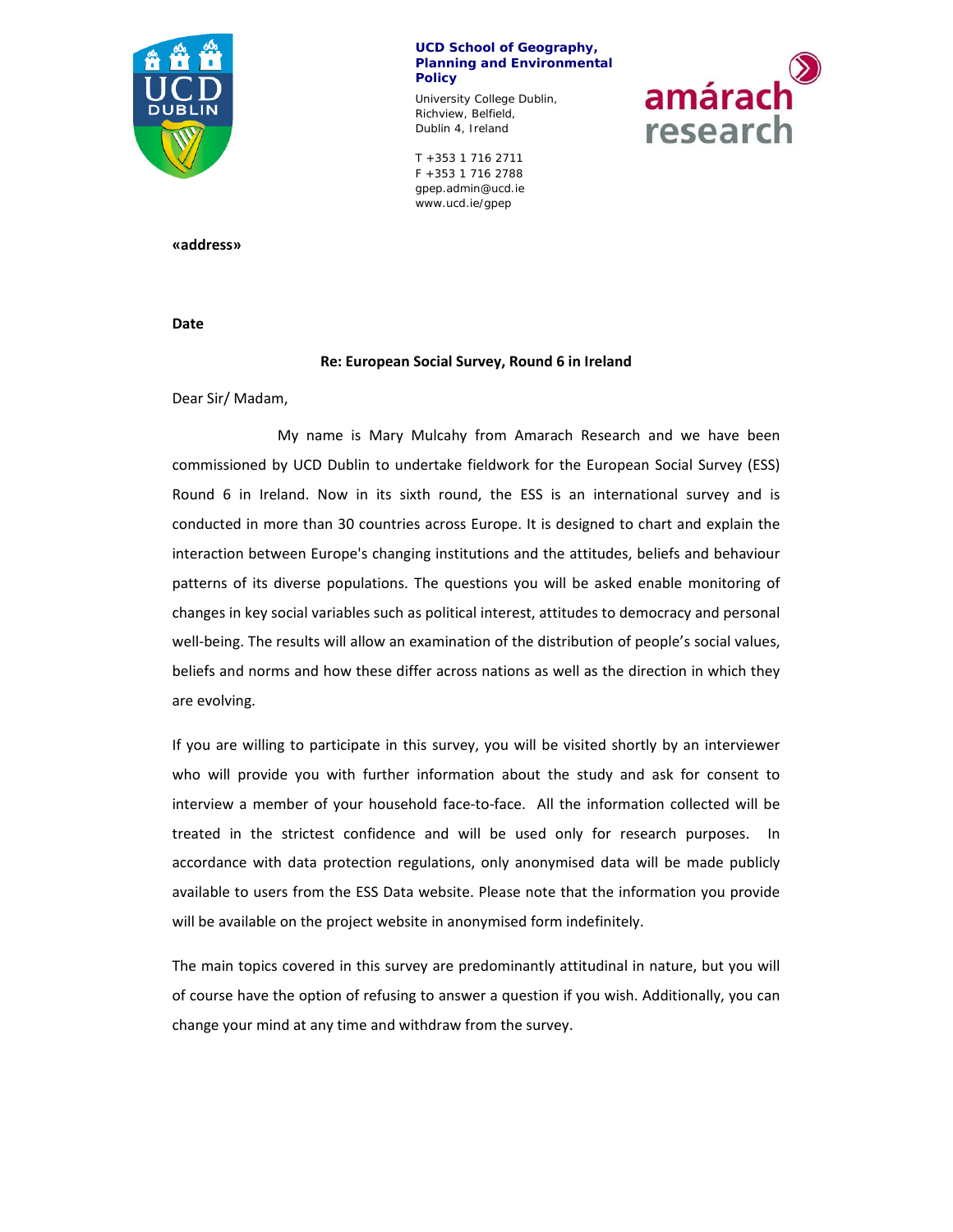

University College Dublin, Richview, Belfield, Dublin 4, Ireland



 $F + 353 1 716 2788$ T +353 1 716 2711 gpep.admin@ucd.ie www.ucd.ie/gpep

More information can be found on the project website http://www.europeansocialsurvey.org/ or by contacting Amarach directly at this Freephone number, 1800 505 560 and we will be happy to answer any queries you may have.

Sincerely,

### **Mary Mulcahy MMRS**

Director and General Manager Amárach Field Research 11, Kingswood Business Centre 4075 Kingswood Road Citywest Business Campus Dublin 24 PH:+353 1 4105210 Email: Mary.mulcahy@amarach.com

\_\_\_\_\_\_\_\_\_\_\_\_\_\_\_\_\_\_\_\_\_\_\_\_\_\_\_\_\_\_\_\_

### **Dr Finbarr Brereton**,

School of Geography, Planning and Environmental Policy, University College Dublin, Richview, Belfield, Dublin 4 Tel: +353‐1‐716 2678 Email: Finbarr.Brereton@ucd.ie Internet: www.ucd.ie/gpep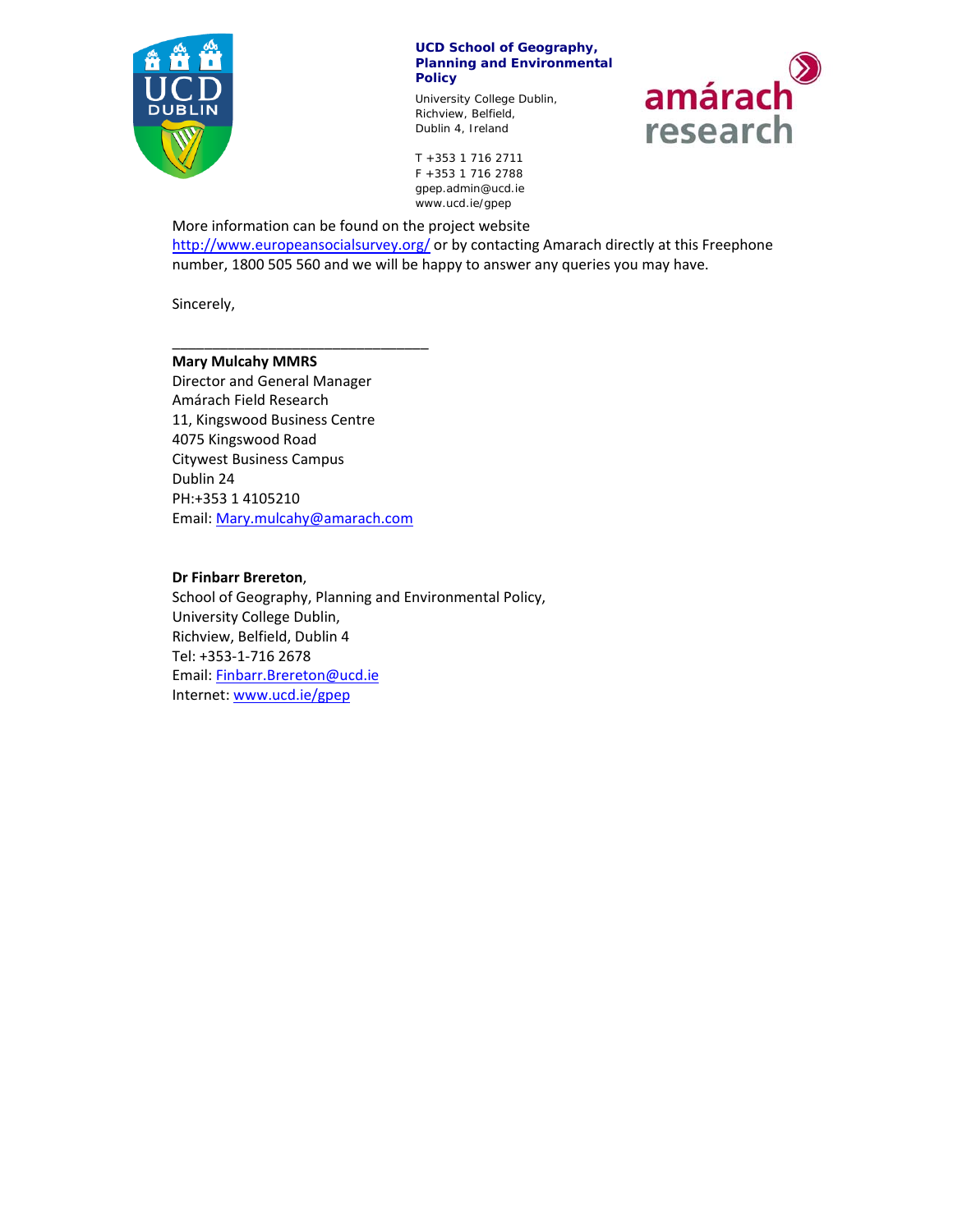

University College Dublin, Richview, Belfield, Dublin 4, Ireland

amárach research

 $F + 353 1 716 2788$ T +353 1 716 2711 gpep.admin@ucd.ie www.ucd.ie/gpep

# **European Social Survey Round 6 in Ireland: Information Sheet for Respondents**

# **1. How was my address chosen?**

Your address was randomly selected from the GeoDirectory. The GeoDirectory is a complete database of every building in the Republic of Ireland. Each of the 1.7 million building records contained in GeoDirectory includes an accurate standardized postal address, usage details for each building (commercial or residential) and a unique 8‐digit identity number. The addresses used in this survey were confined to residential addresses.

# **2. Who are Amarach Research and UCD Dublin?**

### **Amarach Research**

Amárach Research is a marketing, research and fieldwork agency. Established in 1989 as the Henley Centre Ireland by Gerard O'Neill, the current Chairman of the Group, the Company re-branded in 1998 as Amárach to reflect the Irish focus of the business and its core belief that the purpose of commercial research is to highlight business risks and opportunities to its clients in the future. Based in Citywest in Dublin, the company employs 20 people full time.

Further information is available via the internet at www.amarach.com.

# **UCD Dublin**

University College Dublin is the largest University in Ireland with five Colleges and thirty‐five Schools offering a comprehensive range of undergraduate and postgraduate programmes in the humanities and sciences. The University is a research‐intensive institution. Its student population is almost 24,000, including more than 2,700 international students. The University is also a major employer with over 3,000 personnel. Most of the schools of the University, as well as its student residences and leisure and sporting facilities are located at Belfield on the south side of the city. However there are a number of other University facilities at various locations around the city.

Further information on the University is available via the internet at www.ucd.ie.

# **3. What is the purpose of the study?**

The purpose of this study is to undertake fieldwork for the European Social Survey (ESS) Round 6 in Ireland. The ESS is an international survey and is conducted in more than 30 countries across Europe. It is designed to chart and explain the interaction between Europe's changing institutions and the attitudes, beliefs and behaviour patterns of its diverse populations.

# **4. What will happen to information I provide?**